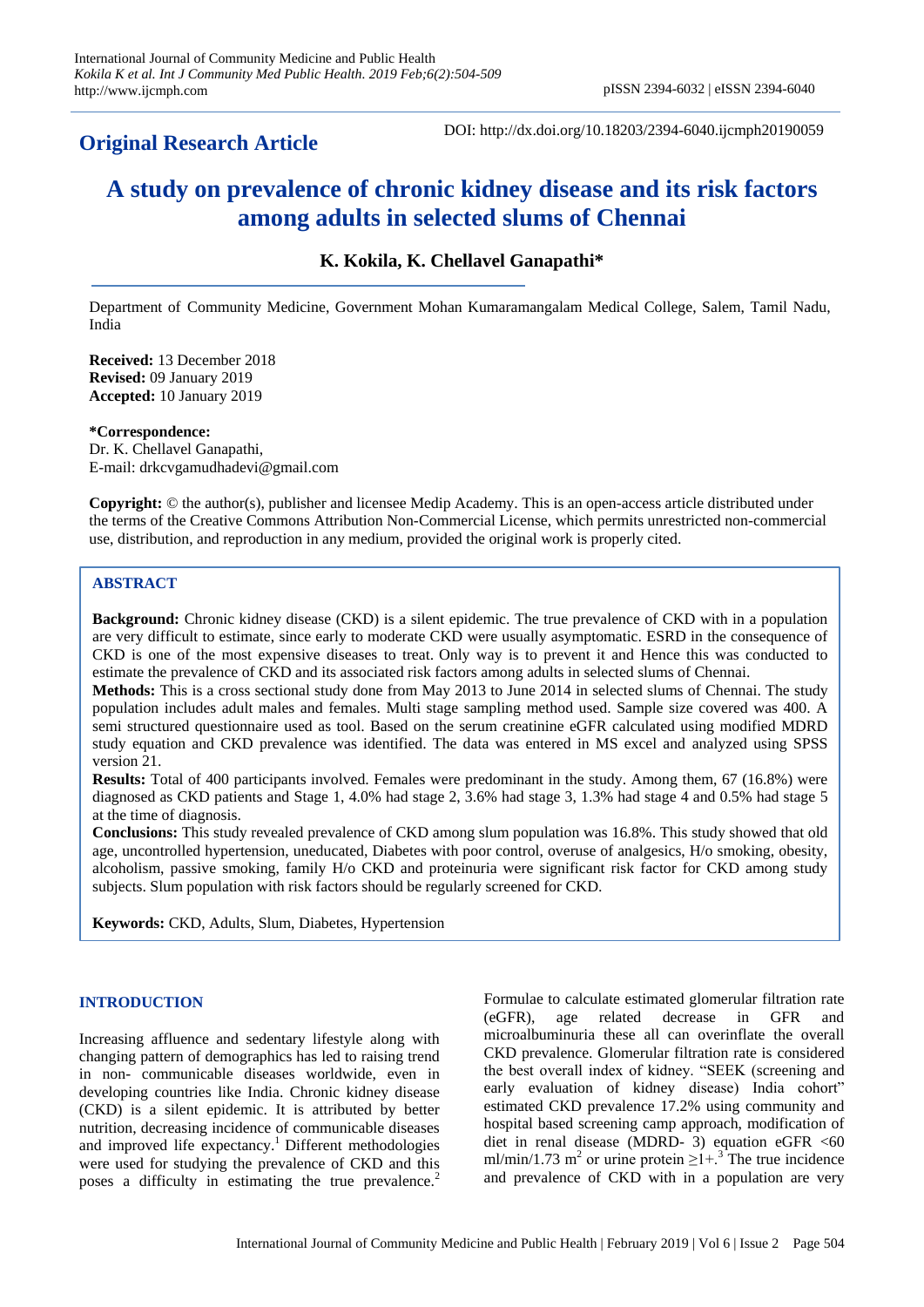difficult to estimate, since early to moderate CKD were usually asymptomatic. Non-availability of population based screening programs lead to delay in diagnosis of  $CKD<sup>3</sup>$  End stage renal disease (ESRD) in the consequence of CKD is one of the most expensive diseases to treat currently.<sup>3</sup> Only way is to prevent it rather than try to treat it. Hence, this present study was designed and performed to estimate the prevalence of CKD and its risk factors in selected slums of Chennai.

#### *Objectives of the study*

This study was conducted to estimate the prevalence of chronic kidney disease (CKD) and its associated risk factors among adults in selected slums of Chennai.

#### **METHODS**

This is a community based cross sectional study done from May 2013 to June 2014 in selected slums of Chennai, Tamil Nadu, India. The study population includes adult males and female aged more than 18 years. After obtaining approval from the Commissioner, Corporation of Chennai and Institutional Ethics Committee, data collection started. After getting informed consent, relevant information collected by one to one interview using questionnaire in the local language at their homes. Those who are bed-ridden were excluded as they could not be mobilized for blood and urine examination, pregnant women; those who had any acute illness like diarrhea, fever, those who were taking drugs that affect serum creatinine were excluded. Sample size covered was 400 and the Calculated Sample size was 394. Z  $1-\alpha/2=1.96$  at 95% confidence interval, p=prevalence of CKD 17.2%, q=100-17.2=82.8%, d=absolute precision of 5%, design effect of 1.5.

$$
N = \frac{1.96 \times 1.96 \times 17.2 \times 82.8}{5^2} \times 1.5 = 328
$$

Allowing a 20% non-response rate=66. The sample size is calculated by using prevalence of CKD 17.2% in SEEK India study.<sup>3</sup> First stage was a simple random sampling technique, followed by a cluster sampling. With the cluster size of 20, number of clusters needed= sample size/cluster size= 400/20= 20 clusters.

A pre-tested semi structured questionnaire adapted and modified from the SEEK study.<sup>3</sup> This contains 2 parts, First part includes socio demographic particulars and contact details and the second part consists history regarding exposure to risk factors. The questionnaire was pretested among 50 adults in a slum and based on the observations, necessary modifications were made. Following the interview of the participant with the questionnaire, measurements of height, weight, waist and hip circumference, blood pressure, blood samples and urine samples for glucose (random), serum creatinine and urine dipstick were made among the participants of the study.

Based on the serum creatinine eGFR calculated using modified MDRD study equation and CKD prevalence was identified. Throughout the study the privacy of the participants ensured. The interview was conducted and also measurements were taken in their own house.

The data was entered into a MS excel sheet and analyzed using SPSS version 21. Chi square tests and regression were used and  $p<0.05$  was considered to be significant.

#### **RESULTS**

This cross sectional study estimated the prevalence of chronic kidney disease and its risk factors among 400 study participants. Among them, as per Table 1, majority belongs to 20-29 yrs (32.5%) followed by 22.8% in 40-49 yrs, 21.3% in 30-39 yrs, 13.6% in 50-59 yrs, 9.8% >60 yrs. Females were predominant in the study with 63.2% compared to males (36.8%) and Hindus were 80.3%, Christians 17% and Muslims 2.7%.

#### **Table 1: Socio demographic details of the study participants.**

| Socio demographic factors    |                      | <b>Frequency</b><br>$\frac{0}{0}$ |                 |  |
|------------------------------|----------------------|-----------------------------------|-----------------|--|
| <b>Gender</b>                | Male                 | 147                               | 36.8            |  |
|                              | Female               | 253                               | 63.2            |  |
| Age                          | $<$ 60 years         | 361                               | 90.2            |  |
|                              | $\geq 60$ years      | 39                                | 9.8             |  |
| <b>Religion</b>              | Hindus               | 321                               | 80.3            |  |
|                              | Christmas            | 68                                | $\overline{17}$ |  |
|                              | <b>Muslims</b>       | 11                                | 2.7             |  |
| <b>Marital</b><br>status     | Unmarried            | 46                                | 11.5            |  |
|                              | Married              | 284                               | 71              |  |
|                              | Divorced             | 2                                 | 0.5             |  |
|                              | Widow/<br>widower    | 68                                | 17              |  |
|                              | Illiterate           | 148                               | 37              |  |
|                              | $1-5th$ std          | 60                                | 15              |  |
|                              | $6-12th$ std         | 164                               | 41              |  |
| <b>Educational</b><br>status | Degree /<br>Diploma  | 24                                | 6               |  |
|                              | PG Degree            | 3                                 | 0.8             |  |
|                              | Others               | $\mathbf{1}$                      | 0.2             |  |
|                              | Laborer              | $\overline{62}$                   | 15.5            |  |
|                              | Self-employed        | 114                               | 28.5            |  |
|                              | Salaried<br>employee | 58                                | 14.5            |  |
| Occupation                   | Housewife            | 123                               | 30.8            |  |
|                              | Student              | 4                                 | 1               |  |
|                              | Unemployed           | 28                                | $\overline{7}$  |  |
|                              | Retired              | 11                                | 2.7             |  |
| <b>SES</b>                   |                      |                                   |                 |  |
| >5090                        | Class I              | 11                                | 2.8             |  |
| 2545-5089                    | Class II             | 131                               | 32.7            |  |
| 1527-2544                    | Class III            | 120                               | 30.0            |  |
| 764-1526                     | Class IV             | 99                                | 24.8            |  |
| < 764                        | Class V              | 39                                | 9.7             |  |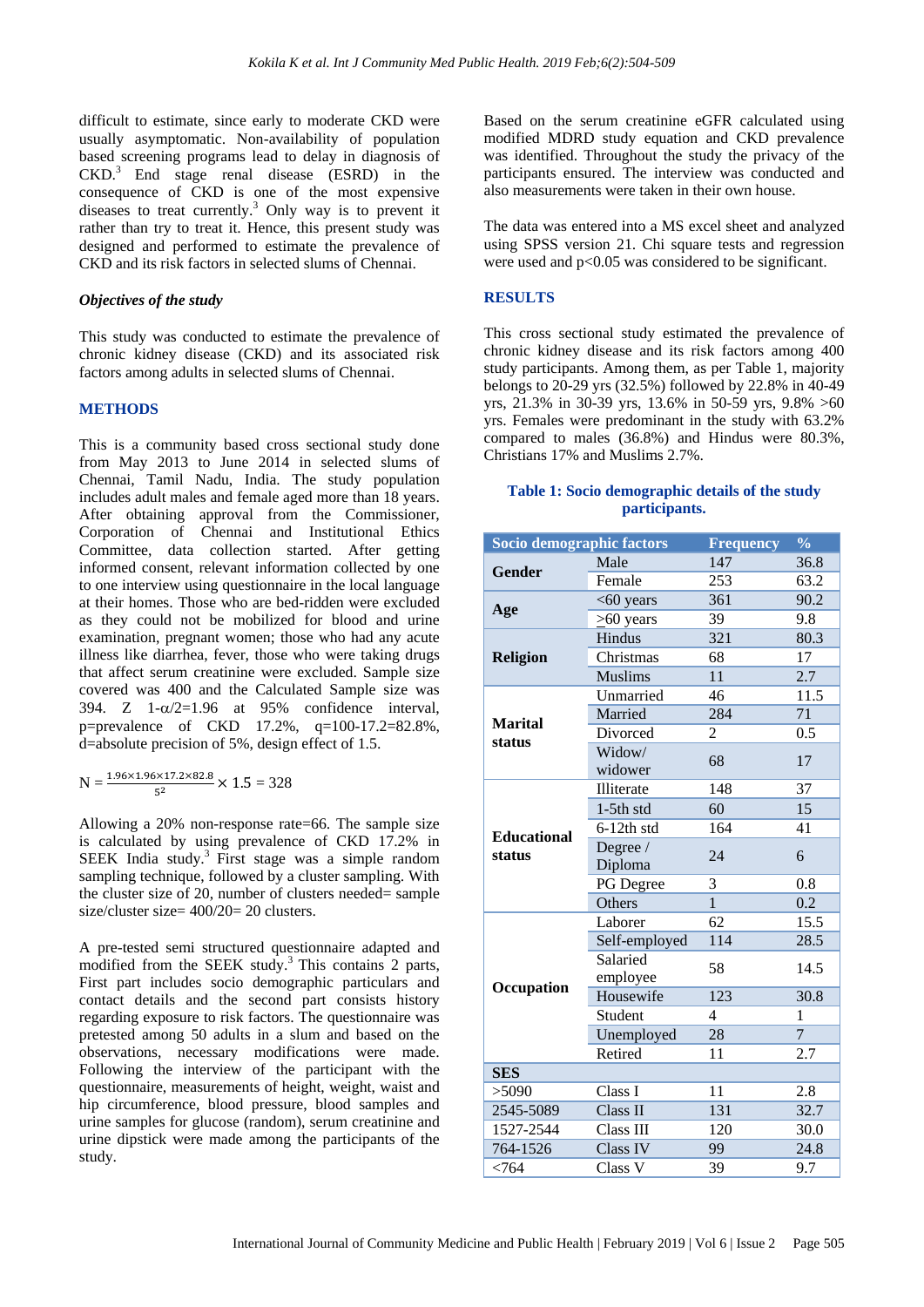Among study participants, 6th-12th std 41%, illiterate 36.5% followed by degree/diploma 6%, primary education (5%), and other (1.6%). Socioeconomic classification was done based on modified B.G. Prasad scale, 2.8% belonged to class I, 32.7% in class II, 30% in class III, 24.8% in class IV and 9.7% in class V.

## **Table 2: Stage wise distribution of CKD among study participants.**

| <b>Stages of CKD</b> | <b>Number</b> | Percentage $(\frac{9}{6})$ |
|----------------------|---------------|----------------------------|
| <b>Normal</b>        | 333           | 83.2                       |
| Stage 1              | 30            | 7.5                        |
| <b>Stage 2</b>       | 16            | 4.0                        |
| Stage 3a             | 9             | 2.2                        |
| <b>Stage 3b</b>      |               | 1.3                        |
| <b>Stage 4</b>       |               | 1.3                        |
| <b>Stage 5</b>       | 2             | 0.5                        |
| <b>Total</b>         |               | 100                        |

Among study participants, 67 (16.8%) were diagnosed as CKD patients. Table 2 shows that among all the newly diagnosed CKD patients 7.5% had stage 1, 4.0% had stage 2, 3.6% had stage 3, 1.3% had stage 4 and 0.5% had stage 5 at the time of diagnosis.

In study population, 57 (14.3%) had proteinuria and about 50 (12.5%) had haematuria, 39 (9.8%) had leucocyturia with nitrate positivity (UTIs).

Prevalence of modifiable and non- modifiable factors risk factors was shown in Table 3. CKD prevalence also increases gradually i.e. from 6.2% among 20-29 years to 29.1% in 50-59 yrs, 25.6% among more than 60 years age group which was statistically significant. Among CKD patients, 50% (6) of the vegetarian and 15.7% (61) of the mixed diet had chronic kidney disease which was statistically significant. Among women those who not attained menopause 19 (12.1%) and who attained menopause  $23 (24%)$  had CKD. The difference was statistically significant. Women who had attained menopause 2.288 times increased odds of getting CKD than menstruating females.

#### **Table 3: Distribution of CKD risk factors among study participants.**

|                                         |                    | <b>Male</b>    |                | <b>Female</b>            |                          | <b>Total</b>   |               |
|-----------------------------------------|--------------------|----------------|----------------|--------------------------|--------------------------|----------------|---------------|
| <b>Risk factors</b>                     |                    | No             | $\frac{0}{0}$  | No                       | $\frac{0}{0}$            | N <sub>0</sub> | $\frac{0}{0}$ |
| <b>Diet</b>                             | Veg                | 3              | $\overline{2}$ | 9                        | 3.6                      | 12             | 3             |
|                                         | Mixed              | 144            | 98             | 244                      | 96.4                     | 388            | 97            |
| H/o smoking                             | Smoker             | 68             | 46.3           | $\blacksquare$           | $\blacksquare$           | 68             | 17            |
|                                         | Non-smoker         | 79             | 53.7           | $\overline{\phantom{a}}$ | $\overline{\phantom{a}}$ | 332            | 83            |
| H/o alcohol                             | Yes                | 107            | 72.8           | $\overline{\phantom{a}}$ | $\overline{\phantom{a}}$ | 107            | 26.8          |
|                                         | N <sub>o</sub>     | 40             | 27.2           | 253                      | 100                      | 293            | 73.2          |
| H/o diabetes                            | Yes                | 12             | 8.2            | 43                       | 17                       | 55             | 13.8          |
|                                         | N <sub>o</sub>     | 135            | 91.8           | 210                      | 83                       | 345            | 86.2          |
| H/o HTN                                 | Yes                | 19             | 12.9           | 52                       | 20.6                     | 17             | 17.7          |
|                                         | N <sub>o</sub>     | 128            | 87.1           | 201                      | 79.4                     | 329            | 82.3          |
| H/o over usage of NSAIDS                | Yes                | 44             | 29.9           | 116                      | 45.8                     | 160            | 40            |
|                                         | N <sub>o</sub>     | 103            | 70.1           | 137                      | 54.2                     | 240            | 60            |
| <b>H/o AYUSH medicines intake</b>       | Yes                | $\overline{4}$ | 2.7            | 8                        | 3.2                      | 12             | 3             |
|                                         | No                 | 143            | 97.3           | 245                      | 96.8                     | 388            | 97            |
| H/o high blood cholesterol              | Yes                | 5              | 3.4            | 22                       | 8.7                      | 27             | 6.8           |
|                                         | No                 | 142            | 96.6           | 231                      | 91.3                     | 373            | 93.2          |
| H/o heart disease                       | Yes                | 15             | 10.2           | 13                       | 5.1                      | 28             | 7             |
|                                         | N <sub>o</sub>     | 132            | 89.8           | 240                      | 94.9                     | 373            | 93            |
| H/o past urinary<br>problem             | Yes                | 11             | 7.5            | 50                       | 19.8                     | 61             | 15.3          |
|                                         | No                 | 136            | 92.5           | 203                      | 80.2                     | 339            | 84.7          |
| $H$ /0 1 <sup>st</sup> degree relatives | Yes                | 17             | 11.6           | 20                       | 10.3                     | 43             | 10.8          |
| with CKD                                | N <sub>o</sub>     | 130            | 88.4           | 227                      | 89.7                     | 357            | 89.2          |
| <b>Menopause (among females)</b>        | Menstruating       |                |                | 157                      | 62.1                     |                |               |
|                                         | Attained menopause |                |                | 96                       | 37.9                     |                |               |

Among those having CKD, newly diagnosed hypertensives in screening were 52 (13%), 71 (17.8%) had history of (h/o) hypertension. Thus prevalence of hypertension was 30.8%. Among CKD proportion, 25.4% of known hypertensives had CKD when compared with

newly diagnosed hypertensives (14.9%). The association is statistically significant. Known hypertensives 1.941 times higher chance of getting CKD than others. Among 400 study participants 71 (17.8%) had h/o hypertension of which 27 (38%) had under control, 44 (62%) had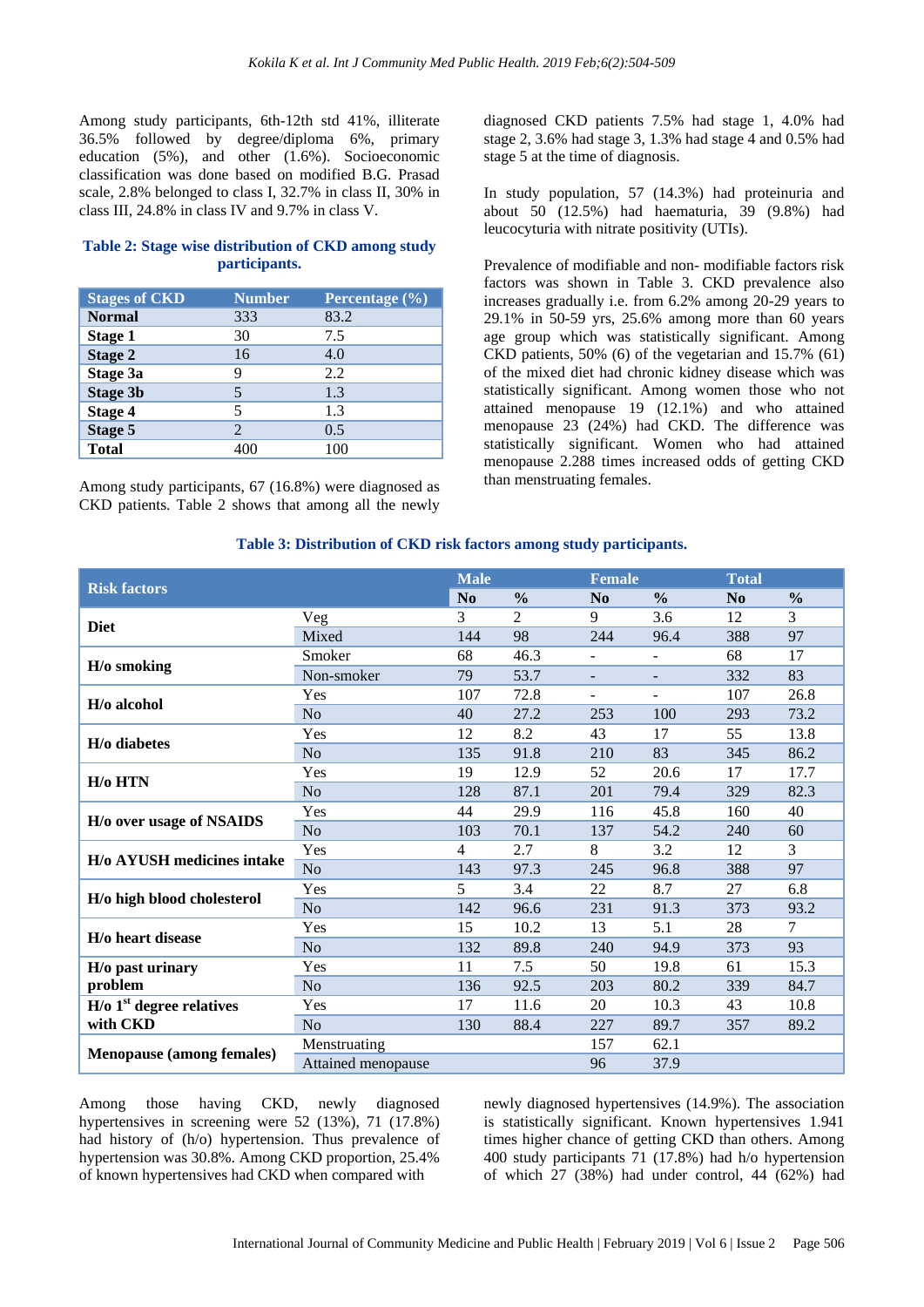uncontrolled BP. About 36.4% of uncontrolled hypertension patients developed CKD and the association is statistically significant. Those who had uncontrolled BP 3.417 times higher the chance of getting CKD than others.

Newly diagnosed cases of diabetes in screening were 20 (5.0%), 55 (13.8%) had history of diabetes. Thus prevalence of diabetes was 75 (18.8%). About 36.0% of diabetics developed CKD when compared with nondiabetics, among whom 13.3% developed CKD. The association was statistically significant. Those who had diabetes, 4.008 times higher chance of getting CKD than others. Among known diabetes 50.1% had good glycemic control.

About 44.4% of uncontrolled diabetics developed CKD when compared with those who had good glycemic control 14.7% developed CKD. The association was statistically significant.

About 46% of the males were current and ex-smokers. Among them 32.4% (22) were found to have CKD. The prevalence of CKD is high among smokers and 12.116 times higher the chance of getting CKD ( $p<0.01$ ). There were 72.8% (107) subjects who consumed alcohol, among them 21.5% (23) were having CKD. Out of 40 (27.2%) who did not consume alcohol, 2 (5%) were found to have CKD. The difference was statistically significant.

# **Table 4: Logistic regression analysis of the factors associated with CKD.**

| <b>CKD</b> risk factors (significant<br>in univariate analysis) | <b>Category</b>                             | <b>Odds</b><br>ratio | P value | <b>Adjusted</b><br>odds | 95% CI         |                       |
|-----------------------------------------------------------------|---------------------------------------------|----------------------|---------|-------------------------|----------------|-----------------------|
|                                                                 |                                             |                      |         |                         | Lower<br>limit | <b>Upper</b><br>limit |
| <b>Educational status</b>                                       | Less than primary<br>education              | 1.592                | 0.02    | 1.419                   | 1.048          | 2.387                 |
| <b>Diet</b>                                                     | Vegetarian                                  | 5.361                | 0.002   | 2.375                   | 1.209          | 4.668                 |
| H/o alcoholism                                                  | <b>Alcoholics</b>                           | 5.202                | 0.018   | 0.626                   | 0.218          | 1.796                 |
| H/o diabetes                                                    | Known diabetics                             |                      |         | 0.744                   | 0.182          | 3.041                 |
| H/o hypertension                                                | <b>Hypertensives</b>                        | 1.427                | 0.202   | 0.307                   | 0.065          | 1.445                 |
| <b>BMI</b>                                                      | obesity                                     |                      |         | 0.701                   | 0.398          | 1.234                 |
| Diabetes (new and old cases)                                    | <b>Diabetics</b>                            | 4.008                | < 0.01  | 4.567                   | 1.504          | 13.863                |
| Poor glycemic control in old<br>case of diabetics               | Poor glycemic control<br>in known diabetics | 4.625                | < 0.01  | 1.211                   | 0.337          | 4.349                 |
| Poor BP control in old case<br>of hypertensives                 | Poor BP control in<br>known hypertensives   | 3.417                | < 0.01  | 8.267                   | 1.548          | 44.143                |
| Waist hip ratio                                                 | Obesity                                     | 2.544                | 0.02    | 2.711                   | 0.934          | 7.874                 |
| $H$ /0 smoking                                                  | <b>Smokers</b>                              | 12.116               | < 0.01  | 3.179                   | 1.779          | 5.678                 |

About 63.5% (254) were overweight. Among those who had over weight 51 (20.1%) had CKD. The difference was statistically significant. Out of 215 (53.7%) who were having normal waist circumference 12.1% (26) subjects were having CKD, whereas out of 185 (46.3%) subjects having Waist circumference >80 cm in female >90 cm in male; 41% (22.2) were having CKD which shows significant association between waist circumference and CKD. Those who had abdominal obesity 2.070 time higher the chance of getting CKD. Out of 87 (34.4%) who were having normal waist hip ratio 8 (9.2%) subjects were having CKD, whereas out of 166 (65.6%) subjects having Waist circumference >0.85 in female >0.90 in male; 34% (20.5) were having CKD which shows there was significant association between waist hip ratio and CKD. Those who had waist circumference >0.85 in female >0.90 in male, 2.544 times higher the chance of getting CKD.

Around 45.8% (116 females) and 29.9% (44males) of subjects have history of regular intake of analgesics, of whom 22.4% (26 females) and 15.9% (7 males) had CKD when compared with subjects who did not use any analgesic drugs, among whom 11.7%of females and 17.5% of males developed CKD. The association was statistically significant for females. Those who had over use of NSAIDs among females 2.185 times higher chance of getting CKD.

Binary logistic regression analysis showed that, after adjusting for the risk factors which were significantly associated with CKD in univariate analysis, factors like Education (less than primary education), diabetes, un controlled hypertension, diet and H/o smoking were found to be significantly associated in multivariate analysis as shown in the Table 4.

#### **DISCUSSION**

This study included 400 adults, 61 (16.8%) were identified as having CKD and 14.3% had proteinuria, of these 85% of CKD patients had proteinuria, which is almost similar study by Singh et al reported a similar prevalence of CKD 17.2% and proteinuria 13.7% by camp approach and similar definition for CKD used in this study. $3$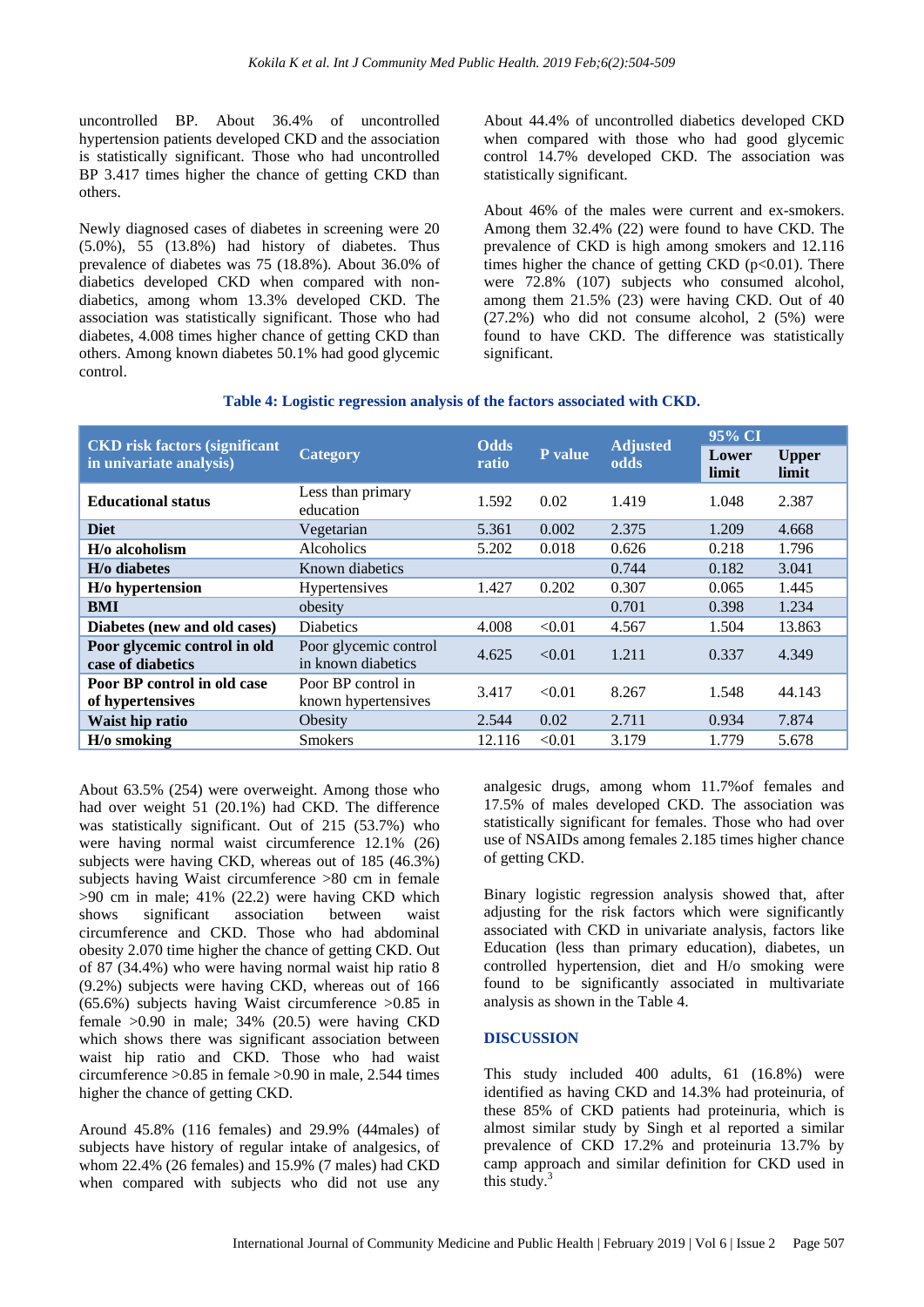GFR declines by 1 ml/min/1.732 $m^2$  after the age of 30 yrs in healthy person.<sup>4</sup> The decrease in kidney function might be due to the changes in the kidney structure associated with aging.<sup>5</sup> In this study, mean eGFR among males was significantly higher  $(100.45 \text{ ml/min}/1.73 \text{ m}^2)$  than the mean eGFR of females  $(88.65 \text{ ml/min}/1.73 \text{ m}^2)$ . The mean eGFR is highest among 20-29 yrs (105.75  $m1/min/1.73 m<sup>2</sup>$ ), and gradually decreasing as the age advances (>60 yrs had 67.76 ml/min/1.73 m<sup>2</sup>). A study by Prem et al among 3398 healthy central govt. employees reported mean eGFR was  $98 + 25.25$  ml/min/1.73m<sup>2</sup>) by using MDRD equation.<sup>6</sup> As per Singh et al, mean eGFR of  $84.27 \pm 76.46$  ml/min/1.73 m<sup>2</sup> among CKD group while non CKD group had  $116.65$  ml/min/1.73 m<sup>2</sup>.<sup>3</sup>

In another study the prevalence of early stages I, II, III of CKD was 15.04%. The criteria used for defining CKD was MDRD formula and microalbuminuria based on KDOQI guidelines.<sup>6</sup> In large US population based studies like NHANES II and III estimated the prevalence 10.03% and  $13.07\%$  in 1988-94 and 1999-2004 accordingly.<sup>7</sup> In a south Asian ethnic people of Britain were mostly 1st generation migrants from India showed 8.7% prevalence of microalbuminuria. In a study from Delhi and adjoining area by Singh et al shown prevalence of late stages of CKD  $(3,4&5)$  4.2% using original MDRD equation.<sup>8</sup> In contrast the present study estimated 6.3% using modified MDRD equation. But the SEEK study showed 5.9% which was almost similar to the present study.<sup>3</sup> A study by Kidney help trust from Chennai by Mani et al showed the prevalence of eGFR  $\langle 80 \text{ ml/min}/1.73 \text{ m}^2 \text{ } 0.86 \text{-} 1.39 \%$ from 2 different rural population which is much lower than the present study, because they have subjected those who had abnormal urine findings to blood investigation (serum creatinine).<sup>9</sup>

Prevalence of CKD was highest among 60 years and above  $(25.6\%)$  and lowest among  $20-29$  years  $(6.2\%)$  in this study. It also observed that increasing age was significantly associated with CKD (p-value is  $\langle 0.01 \rangle$ ). This finding is consistent with Singh et al showed old age was significantly associated with CKD (p=0.0001), Singh et al concluded that as the age increases median eGFR decrease and prevalence of low eGFR increase and Varma et al showed age  $>40$  yrs with OR= 1.86 (CI 1.42-4.43) which was statistically significant (p-value-  $<$ 0.001).<sup>3,6,8</sup> Though the younger age group had a lesser prevalence compared to older age it is of public health importance as the younger age will be continuously exposed to the risk factors.

This study shows higher prevalence of CKD among females than males (37.3% vs. 62.7%) similar to Singh et al and contrast to the SEEK study where males had higher

prevalence.<sup>2,8</sup> This study shows majority of the study population belongs to the middle income group as per BG Prasad scale- Class II, III, and IV (32.8%, 30% and 24.8%). This is due to change in trend from communicable to non-communicable diseases in developing countries.

There were no female smokers and alcoholics in this study. There were 46.3% (68) subjects who are smoking, among them 32.4% (22) were found to have CKD. There is significant association between smoking and CKD, Singh et al showed similar result that current smoker has association with CKD i.e. OR=1.885, 95% CI-1.100- 2.339 with significant p-value among both the sex. $8$ Among 107 male who consumed alcohol, 23 (21.5%) had CKD. This study observed significant association between alcoholism and CKD similar to Singh et al study.<sup>8</sup>

In this study, among those who had diabetes (75), 36% (27) had CKD than non-diabetics (13.3%). This association is highly significant (p-value=0.000). This is very similar to SEEK study by Singh et al and Singh et  $al^{3,8}$  Hypertension is a most important predictor of kidney damage and promotes rapid decline of GFR. Among 71 known hypertensive patients 18 patients (25.4%) had CKD than 14.9% among not a known hypertensive. Known hypertensives and uncontrolled hypertensives had significant association with CKD (p<0.05) in the present study. Singh et al, Varma et al and Singh et al showed similar results among hypertensives  $(p<0.05)$ <sup>3,6,8</sup>

Obesity is a risk factor for hypertension and diabetes, which is leading causes for CKD. This study shows, 42.8% had a normal BMI while 29.5% of the patients were pre-obese and 21.3% were obese. In the US and most of the developed nations, the obesity epidemic was considerably major threat to the health outcome progress made in the past several decades.<sup>3</sup> In a recent study confirmed that there is a 3 times increased risk of developing CKD among people with obesity.<sup>10</sup> Among 67 CKD patients, 85.1% (57) had proteinuria than those do not had proteinuria (10) 2.9% which was statistically significant (p=0.00). Singh et al study revealed that 79.6% which is slightly lower than the present study  $(85.1\%)$ <sup>3</sup> Singh et al study revealed OR= 6.806 (95%) CI=3.632-12.754) with significant p value. $8$ 

Those who attained menopause had higher prevalence (24%) than menstruating women (12.1%) which is statistically significant (p=0.01). Salve, Mahajan et al concluded in their study that post-menopausal groups are high risk groups.<sup>11</sup> Educational status, diet, marital status and abdominal obesity has significant association with CKD (<0.05). Among females, analgesic intake, H/o heart disease and h/o high blood cholesterol has significant association.

#### **CONCLUSION**

This study revealed that the prevalence of CKD among slum population was 16.8%. Risk factors studied were hypertension, diabetic, h/o heart disease, h/o high blood